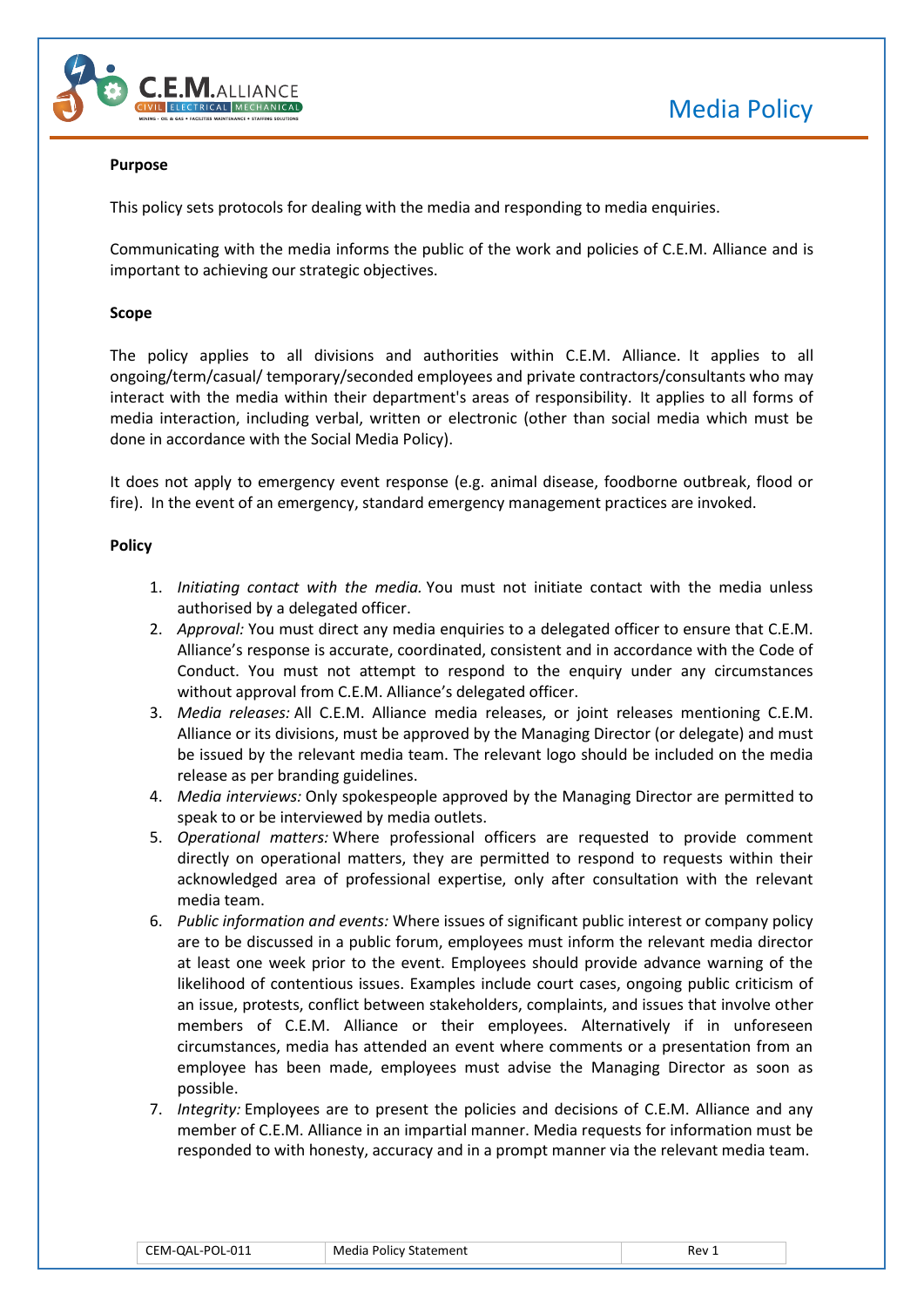

# Media Policy

# **Procedures**

Divisional protocols for staff dealing with the media.

## **Roles and responsibilities**

### *Relevant media teams:*

- responsible for all interaction with the media
- responsible for drafting all media releases and obtaining relevant executive approval to issue releases
- can advise and assist staff in responding to requests for information and the formulation of pro-active media and communications opportunities/campaigns

### *Approved spokespeople:*

- can interact with media on issues approved by the relevant media team
- are encouraged to participate in media training as organised by the relevant media team

### *Employee:*

- must direct any media enquiries to the relevant media team
- must raise any potential media issues with their relevant media team
- must comply with C.E.M. Alliance's code of conduct when dealing with the media
- encouraged to contact their relevant media team with opportunities for pro-active/positive media stories

#### **Delegations**

#### Approve:

1) media spokespeople:

Managing Director (or delegate)

2) media releases and responses to media inquiries content and distribution:

Managing Director (or delegate)

3) initiating contact with the media

• Managing Director (or delegate)

#### **Legislation**

Nil

## **Related policies**

- Code of Conduct
- Social media